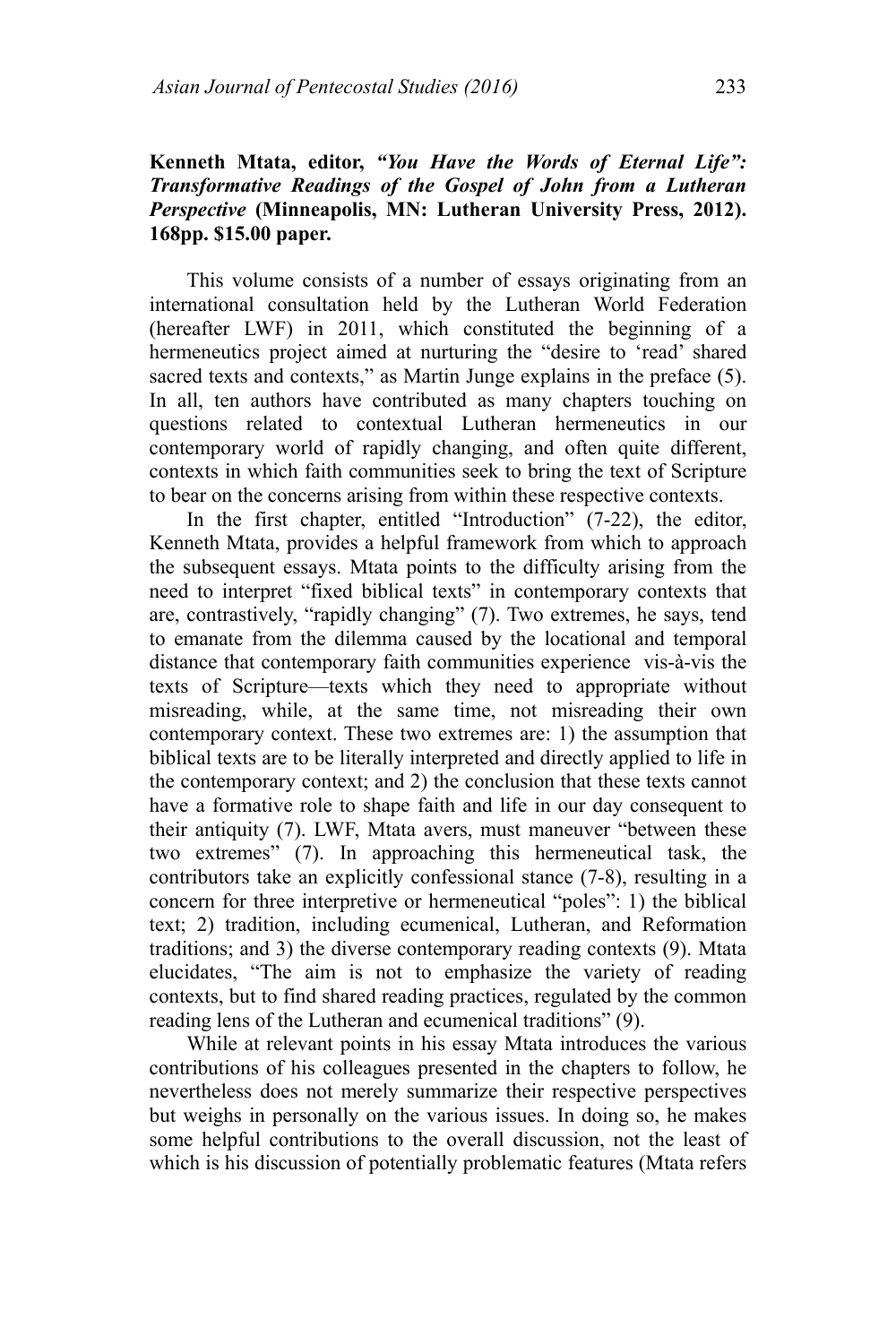to these as "challenges") of contextual hermeneutics, such as: 1) "its over-dependency on the political function of the law in which the Bible and theology become indistinguishable from any other secular discourse" (15) and the sinfulness of humankind is sometimes not adequately addressed (16); 2) a general lack of clarity with regard to what constitutes both context and effective context in the hermeneutical process (16); 3) the inclusion of the reading communities experiences along with Scripture and tradition in theological reflection. "The question remains whether this foregrounding of human experience does not weaken efforts toward objectivity" (17-18); 4) the endorsement of earthly political establishments in God's name, and the concomitant tendency "to employ a hermeneutical key from social, economic or political theories with clear proposals and then use the biblical text or theological reflection to legitimate such theories" (18). Mtata observes such criticism of contextual theology often stems from a Western theological context, which has produced its own contextual theologians and, in fact, must come to grips with the reality that a contextual approach is not optional but the old content of faith must be received in new contexts (18). In any case, Mtata has highlighted some crucial concerns that deserve further reflective engagement and ought to be kept in mind as one reads the other essays in this volume.

In chapter 2, Hans-Peter Grosshans provides an outline of Lutheran hermeneutics. He proceeds by way of a historical survey that highlights hermeneutical developments from the early church, Luther, the Croatian Lutheran theologian, Matthias Flacius, and many others up through the modern period. Grosshans concludes the main concern of modern Lutheran hermeneutics is not the interpretation of biblical texts so as to attain "self-affirmation" or "self-reassurance" but rather "critically to listen to and hear what the biblical text has to tell us as the Word of God with respect to our lives in various contexts and situations we live in" (45). The results, however, will differ from one context to another; and this "plurality of contextual understandings" is theologically interpreted as indicative of "the vividness and concreteness" of God's self-communication. "The Triune God is not an imperialistic emperor who has only one message for everybody in the world and wants everybody to live their lives in the same way" (45). These are theologically loaded statements that invite further reflection with regard to whether God does, in fact, communicate a diversity of messages in different contexts through the same scriptural texts. If the meaning and message of Scripture were univocal and unchanging, would this really imply God is an "imperialistic emperor"? Is it possible that God has one basic message and desires us all to live our lives in the same basic ways (in accordance with love for one's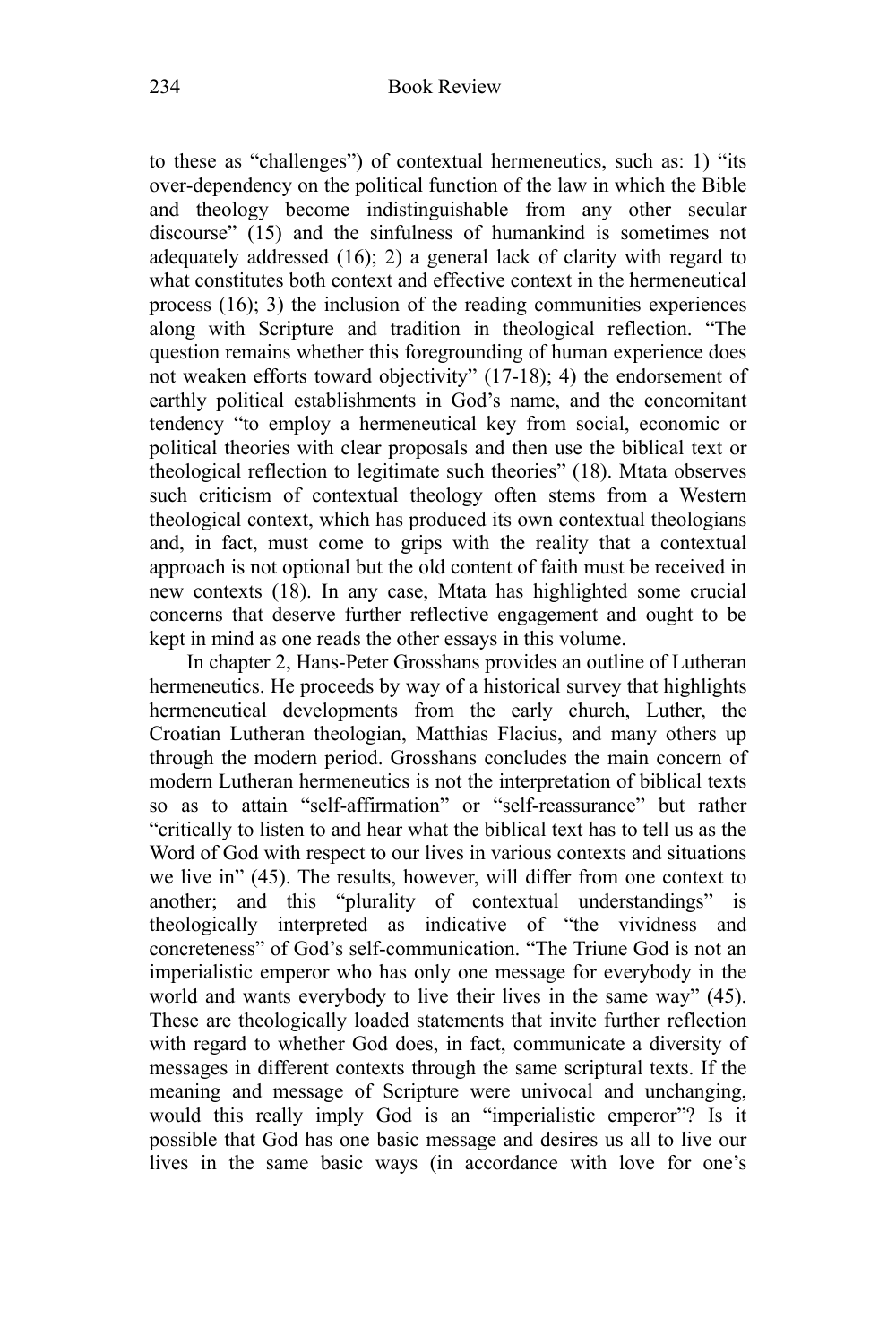neighbor, with certain moral standards, etc.), even though the actual application of such principles will take on culturally appropriate forms?

Next, in chapter 3, Anni Hentschel discusses "Luther's Relevance for Contemporary Hermeneutics." Hentschel affirms the work of Hans-Georg Gadamer (51-54) and adheres to a reader-response methodology. She asserts the notion of a text having a single unchanging meaning is "a modern concept" adhered to neither by the authors of Scripture nor by Martin Luther (54). "In light of Gadamer's central insight and modern reception theories, namely that the reader plays an essential part in producing the meaning of a text, the biblical text itself cannot be seen as complete and sufficient" (57). Rather, the text is external and, while necessary, it remains insufficient until the Holy Spirit inspires the reader's reading process (57). Hentschel thus espouses a "reader oriented inspiration theory" (57 n37), and posits truth is not found in the words of Scripture but "is in God and when someone reads the Bible and God's Spirit opens their eyes to the truth during the reading process, then faith can emerge and the reader comes into contact with the truth" (62-63). As I read this chapter, I could not help but wonder what Luther would have thought in regard to Hentschel's appropriation of his writings in support of her reader-oriented approach. Moreover, does not Scripture itself claim the text, rather than the reader, is the proper locus of inspiration? (cf. 2 Tim. 3:16). Finally, some may wonder whether Hentschel would affirm her own essay is multivocal, or whether she would wish her reader to seek diligently to discern the univocal sense intended by the author who composed this essay.

Chapter 4 provides "An Introduction to the Gospel of John and Questions of Lutheran Hermeneutics," by the well-known Johannine scholar, Craig R. Koester. This is followed by Sarah Hinlickly Wilson's discussion of law and gospel (chapter 5), in which she delineates five common misreadings of law and gospel within the history of Lutheran interpretation (85), and seeks to show how John's Gospel is "particularly resistant" to these misinterpretations and serves to reorient Lutherans "toward Luther's original sense" in the law-gospel distinction (90-91).

In chapter 6, "Political Love: Why John's Gospel is not as Barren for Contemporary Ethics as it Might Appear," Bernd Wannenwetsch argues, "There are powerful and specifically modern biases that trigger the suspicion that with John we cannot do the sort of ethics we think we should be doing today" (94). He attempts "a fresh reading" of John in which he discusses an ethics of belonging (97-100) and what is meant by sisterly and brotherly love, which he explicates in terms of theological specificity rather than a reductive narrowing of the love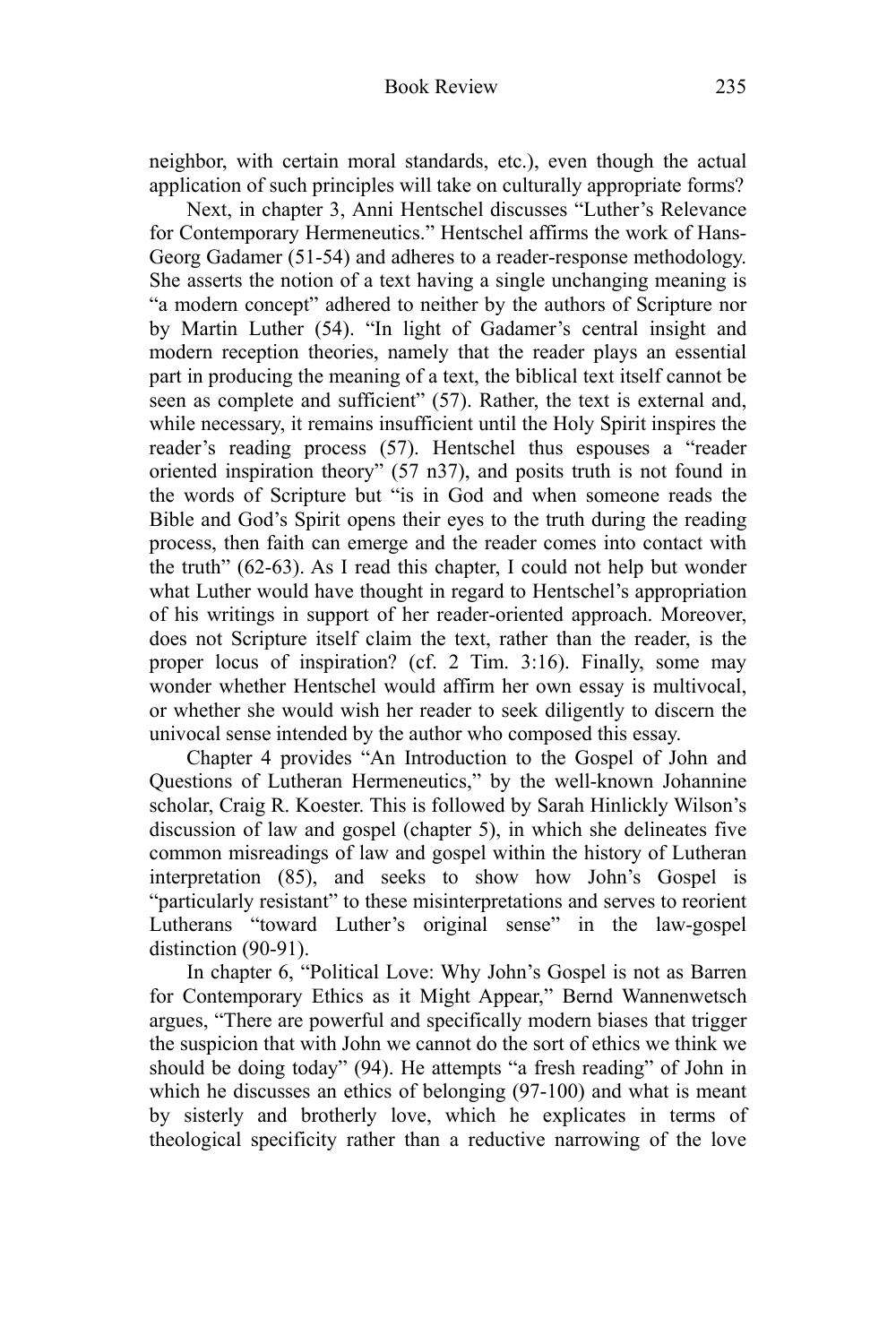command (102). He also seeks to develop the political implications of this love (102ff.).

In chapter 7, "Exploring Effective Context—Luther's Contextual Hermeneutics," Vitor Westhelle posits textual meaning "changes decisively depending on a series of factors: the author's setting, the circumstances under which a text is read, and also texts that are in- or excluded" (108). This assertion is open to question, for the author fails to differentiate between *meaning* and *interpretation*. As an example of the receiving context's impact upon meaning, he points to disparate readings of the Exodus narrative by, for example, liberation theologians in Latin America, over against black South Africans, Dravidians, Native Americans and Mexicans whose land had been taken by people often appealing to the same promises of a land they were to conquer in God's name (109). As an example of selective reading and its impact on meaning, Westhelle points to the childhood experience of Howard Thurman who recalls a preacher who relied solely on Pauline texts in preaching to black farm laborers as opposed to Thurman's mother who only read the Gospels to him (109). Such examples clearly demonstrate how the aforementioned factors affected the *interpretation*, *understanding*, and *use* of Scripture; but these are not necessarily the same as the *meaning* of Scripture. Westhelle draws on postcolonial theory (111-12) and Luther to develop the hermeneutical criteria of pertinence, innovation, and transfiguration (112-20).

In chapter 8, "Lutheran Hermeneutics and New Testament Studies: Some Political and Cultural Implications," Eve-Marie Becker opines Lutheran hermeneutics has great political ramifications, for example, in how the Pauline doctrine of justification is construed (125). The author believes Lutheran hermeneutics may potentially enrich and stimulate both theologization and cultural life (126).

In chapter 9, "Bible, Tradition and the Asian Context," Monica Jyotsna Melanchthon calls for contextual biblical interpreters who will interpret both Scripture and tradition in ways that are organically connected to communities where there are tremendous problems related to human rights violations, oppression of the poor, exclusion of women, violence of various kinds, destruction of the environment, and the like (137-38). Melanchthon wishes to discern how to give "equal importance" to Lutheran and Indian traditions, utilizing the "richness" of both in biblical interpretation and theologization (141-42). She asks, "How can one best address the complexities of the Bible, the Lutheran tradition and the Indian context without privileging any one in particular?" (143). She suggests a multifaith or multicultural hermeneutic in which one engages in "reading in juxtaposition," allowing for continuous production of meaning as new readers posit